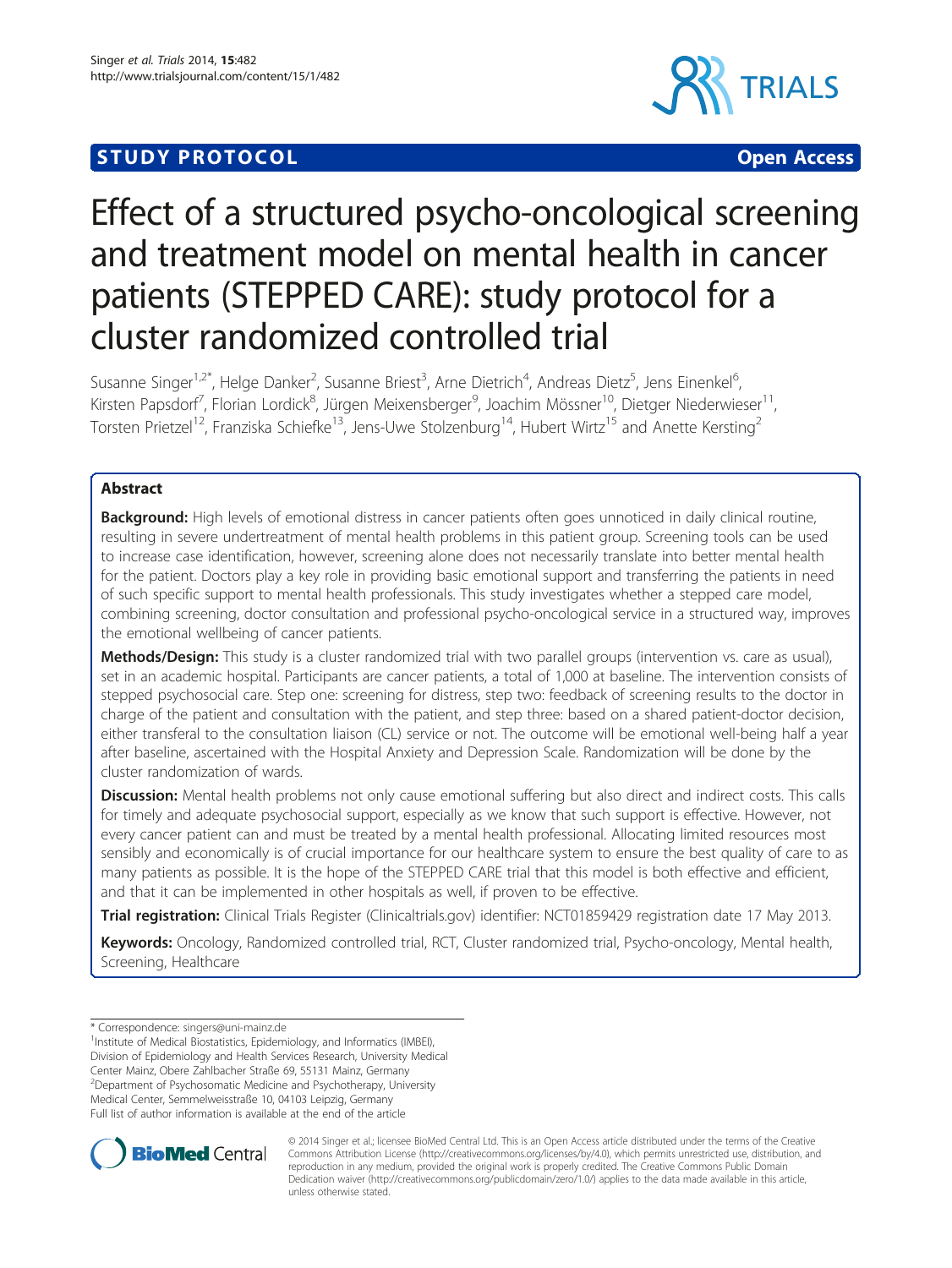# Background

Psychosocial distress in cancer patients causes significant financial and emotional costs. It is associated with high utilization of health services, low quality of life and increased mortality [[1,2](#page-4-0)]. Meta-analyses show that one third of all cancer patients in acute clinics suffer from severe emotional distress and psychiatric comorbidity [[3-5](#page-4-0)]. Unfortunately, such distress often goes undetected by healthcare providers, doctors and nurses alike [[6-8\]](#page-4-0). This can result in considerable undertreatment of mental health problems [[9\]](#page-4-0). Verdonck-de Leeuw et al. found in their prospective study that only 21% of highly distressed cancer patients were referred to a psycho-oncologist or a community worker [[10\]](#page-5-0). We saw in one of our studies that only 9% of those cancer patients with a comorbid mental health condition were referred to a mental health specialist within three months of the diagnosis [\[11\]](#page-5-0).

Such poor uptake of mental healthcare can only partly be explained by patients' denial of emotional problems or hesitation to seek professional help. On the contrary, if patients are requested to indicate with whom they would like to speak about their emotional problems, one third of patients express the wish to consult a psycho-oncologist, and more than 80% request their physician [[12](#page-5-0)].

It has been shown that if patients are asked to complete a short questionnaire to report psychosocial problems, under-diagnosis of poor mental health can be considerably decreased [[7,](#page-4-0)[13,14\]](#page-5-0). However, better identification of distressed patients does not necessarily translate into better patient care and, eventually, to improved mental health. For example, implementing screening for depression into the clinical routine did not improve mental health nor did it reduce supportive care needs in a clinical trial [\[15](#page-5-0)], at least not for the entire group of patients; only those with medium or high levels of distress benefited from the screening. Velikova et al. found in their three-arm trial (arm one: screening and feedback to the physician; arm two: screening only, no feedback and arm three: no screening) that completing a questionnaire was the crucial element for improving quality of life in cancer patients, whereas the feedback to the physician improved mental health [\[16\]](#page-5-0).

It thus seems that patients' mental health can be improved by a smart combination of routine screening and the involvement of healthcare professionals. It is the aim of the current study to test the effect of such a healthcare model.

# Aim and objectives

This study examines the effect of stepped psychosocial care (screening, consultation with a doctor and referral to psychosocial services) on mental health in cancer patients who are admitted for oncological treatment in a hospital.

The objectives are:

- 1. to determine the feasibility of integrating a new strategy to detect and treat mental health problems of cancer patients in different clinics and wards (stepped care);
- 2. to investigate the effect of this new strategy (stepped care) on patients' mental health;
- 3. to examine the medium-term (six-month) effects of the new strategy (stepped care).

The primary endpoint is patient-reported mental health. Secondary endpoints are social functioning, psychiatric comorbidity, satisfaction with care and utilization of healthcare.

# Methods/Design

# Design

Experience from previous studies teaches us that investigating complex behavioral interventions with 'simple' randomized trials can create misleading results. If, for example, students in a class are individually randomized to either be trained to stop smoking or not, the outcome 'change in frequency of smoking' will not entirely be related to the training itself. Students will talk to each other in the class, and, especially if one of the informal leaders ('opinion maker') in this class stops smoking, this will affect other students and they will be more likely to stop smoking as well. From a public health perspective, this is a most welcome effect. Technically speaking, however, this is an undesired effect, because it will blur the effects of the intervention; students in the control group will show an effect as well. In other words, individual randomization for the purpose of testing behavioral interventions in larger groups will likely result in an underestimation of the treatment effect. An alternative is the use of cluster randomization [\[17\]](#page-5-0). Here, clusters of individuals are randomized rather than individuals themselves, for example wards or clinics.

In our cluster randomized study, we randomized wards. Two parallel groups are compared and the intervention is expected to be superior to the control arm. The setting of this study is an academic hospital: University Medical Center Leipzig in Leipzig, Germany. Informed consent is obtained from each study participant after admittance to the ward, before the baseline assessment.

# Intervention arm (arm one)

The intervention is a stepped care model to provide targeted psychosocial help to cancer patients and consists of three steps.

Step one: each patient is screened for distress. The results of this screening are electronically computed, graphically visualized, and fed back to the clinician in charge. Patients' level of distress is visualized by colors analogue to traffic lights: green = no or little distress, yellow =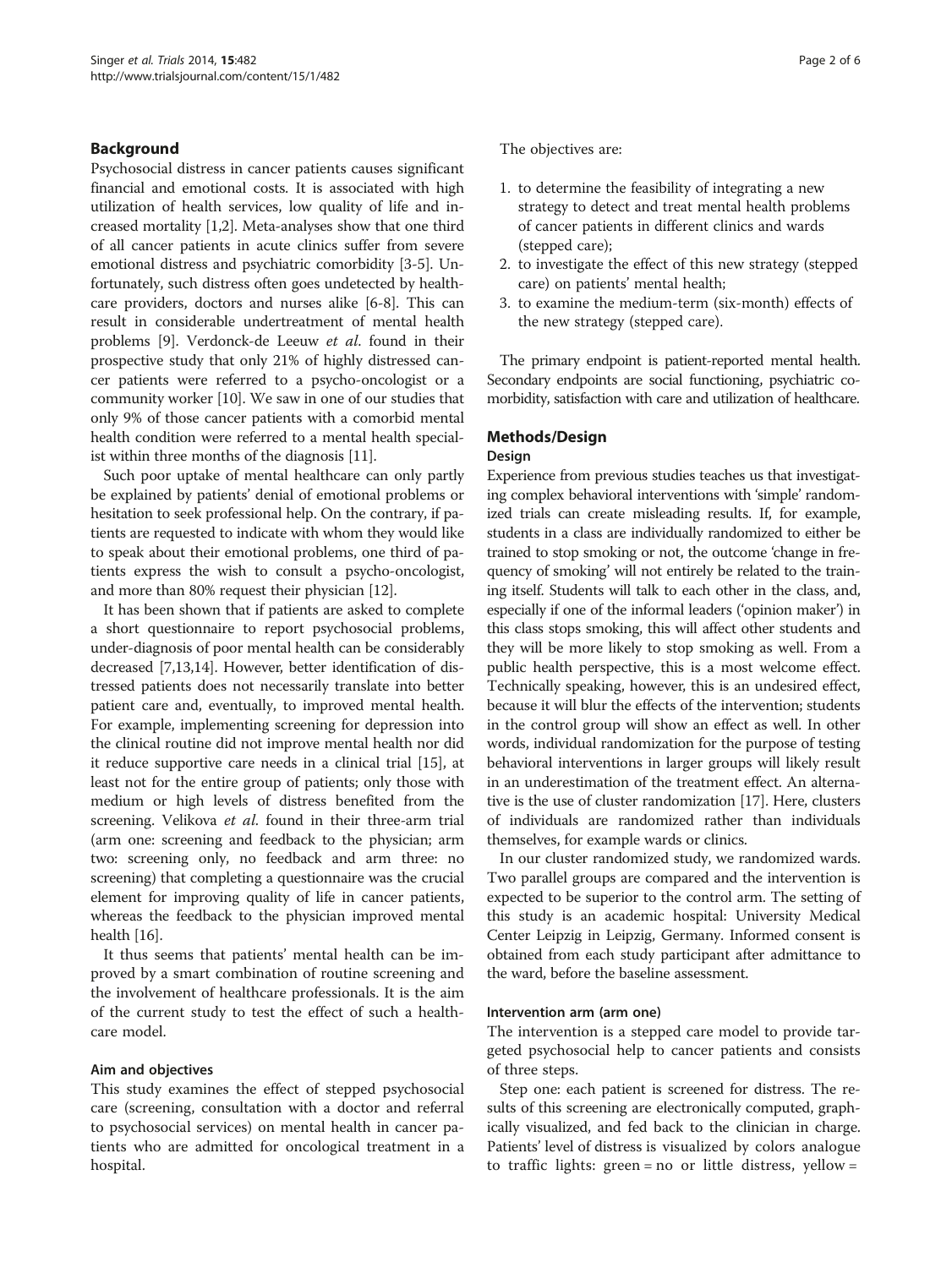medium level of distress and red = high level of distress). The doctor can also view the detailed numeric results.

Step two: if the patient is at a medium or high level of distress, the doctor performs a brief interview along with their routine consultation with this patient. Together, they should discuss the psychosocial problems the patient currently has and decide on further steps. This second step is a key element in the stepped care model. It ensures the following: a) that the patients have access to the doctor to discuss their emotional problems, which is an important supportive care need for many patients [[18\]](#page-5-0), b) 'false positives' can be detected early, c) the clinician remains the key person for decisions on patient care and d) the patients can express their needs or concerns regarding psychosocial support. Studies show that this procedure is well accepted by patients and physicians [[19,20](#page-5-0)]. As doctors frequently feel insufficiently prepared to talk with patients about their emotional problems, and sometimes avoid such consultations, they are trained individually to perform this task. They learn how to, within the limited consultation time, ask questions, respond to patient concerns, consider their supportive care needs and provide further help.

Step three: if the patient and doctor decide that psychological support is needed, the hospital's psychooncological consultation liaison (CL) service is informed and provides mental healthcare. If the patient has financial, vocational or other social problems, the hospital's social service is called. If necessary, further support in the outpatient setting when the patient is discharged from the hospital is organized by these two teams.

Quality assurance: the team of this CL service consists of psychologists with formal training in psychotherapy, either cognitive-behavioral or psychodynamic. The social services team consists of professionally trained social workers. Both CL and social services provide support according to the current guidelines. The psychotherapists receive regular supervision by a fully trained senior psychotherapist. Adherence to the stepped care model is monitored by asking the patients whether their doctor has discussed emotionally relevant topics.

# Care as usual arm (arm two)

Patients who are treated on wards in the control arm receive care as usual. This means, doctors can call CL service and the hospital's social service whenever they feel it is necessary. Doctors do not receive specific training to detect distress or to talk with the patients about emotional problems.

# Data collection

The primary endpoint mental health is ascertained with the Hospital Anxiety and Depression Scale (HADS) [\[21](#page-5-0)]. HADS identifies depressed patients with a sensitivity of 0.96 [[22](#page-5-0)]. Social problems are measured with the European Organisation for Research and Treatment of Cancer Quality of Life Questionnaire Core Instrument (EORTC QLQ-C30), using the social functioning and role functioning scales [[23](#page-5-0)]. Satisfaction with care is measured with the Quality of Care from the Patients Perspective questionnaire (QPP) [\[24\]](#page-5-0), psychiatric comorbidity is measured with the Structured Clinical Interview (SCID) [[25](#page-5-0)]), and the utilization of medical care is measured with the questionnaire used in the German Federal Health Survey [[26](#page-5-0)]. Clinical data are obtained from the medical records. The provision of CL services and/or social services is ascertained from the hospital information system.

The patients are interviewed at the beginning (t1) and the end (t2) of the hospital stay, three months after baseline (t3) and six months after baseline (t4). At t1 and t2, data collection is done electronically with the help of tablet computers. At t3 and t4, it will be done via phone or face-to-face, depending on the patient's preference. For patients who prefer paper-based data collection, this is possible as well. The equivalence of both methods is well documented [\[27,28,16](#page-5-0)]. The Computer-Based Health Evaluation System (CHES) software (Evaluation Software Development, Innsbruck, Austria) is employed for electronic data capture [\[29](#page-5-0)]. Electronic data capture ensures that no missing data are in the data set unless the patient quits the study. Study nurses with an academic psychology education contact the patients, inform them about the study, obtain written informed consent and perform data collection. Patients in the control wards undergo the same assessments as patients in the experimental wards.

# **Eligibility**

Patients aged 18 years or older of both sexes and with all types and stages of cancer are eligible for this study. They must be admitted to the University Medical Center Leipzig for diagnosis or treatment of cancer in one of the following departments: Urology, Pneumology, Maxillofacial Surgery, Radiation Oncology, Gynecology, Neurosurgery, Visceral Surgery, Orthopedics, Gastroenterology, or Laryngo-Rhino-Otology. Patient exclusion criteria are insufficient command of German and no written informed consent.

# Sample size

At the University Medical Center Leipzig, 2,000 patients with malignant diseases are treated per year according to the local cancer registry. Of those, about 350 are ineligible for the study because of age or because they are treated at a ward that is not participating in this study, leaving 1,650 eligible patients per year and 137 per month. Thus, about 1,200 patients can be approached initially. Assuming that 20% of patients will decline participation at t1, this leaves about 1,000 patients participating at baseline. Based on previous experience from a large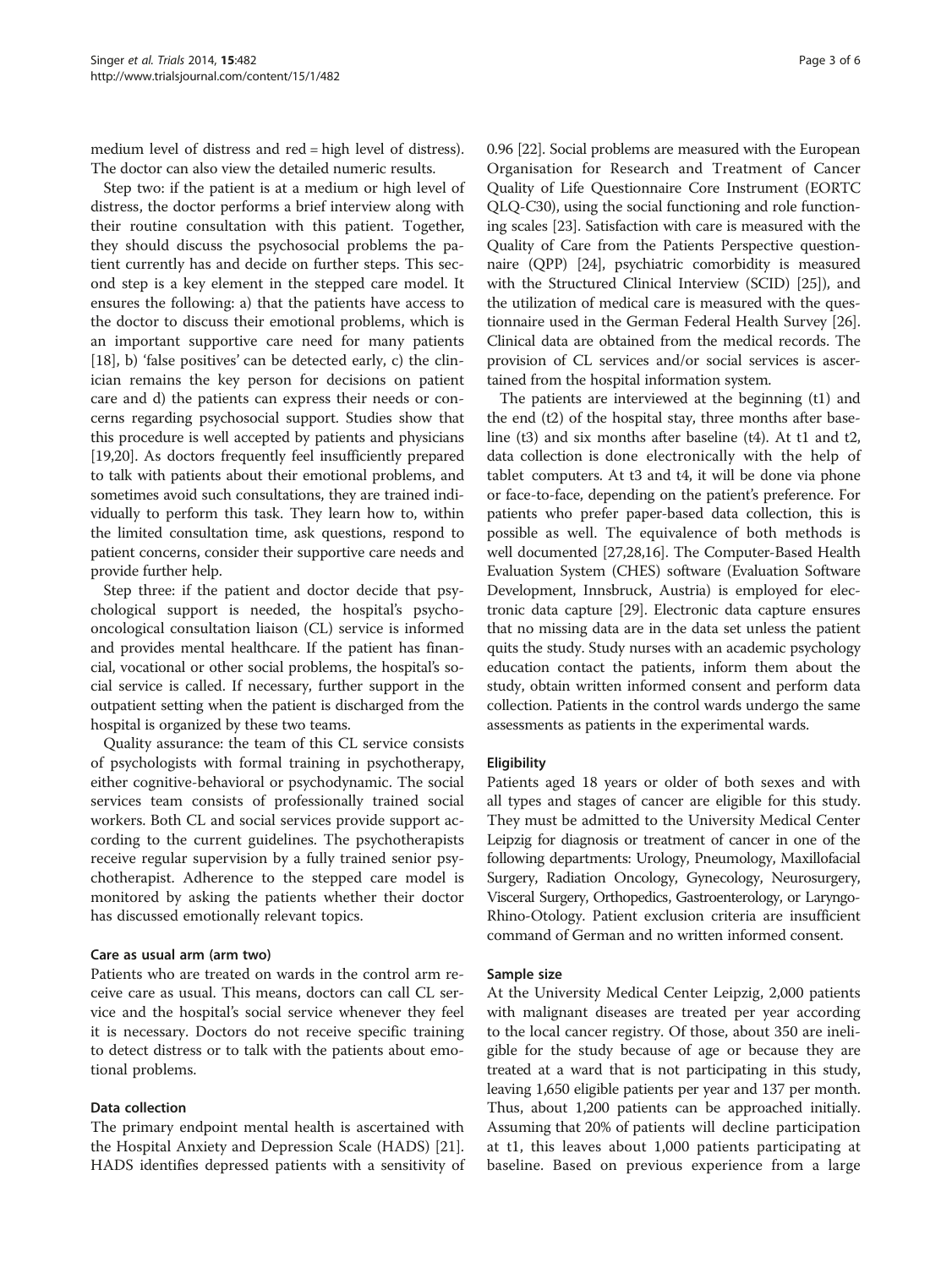epidemiological study with cancer patients at the University Medical Center Leipzig [[22](#page-5-0)], we assumed that 20% of the patients would drop out during the follow-up period due to death or withdrawal from the study, leaving 800 patients at t4.

Cluster randomized trials must take into account the within- and between-cluster variation by increasing the sample size [[30\]](#page-5-0). The between-cluster-variation coefficient could only be approximately estimated because of a lack of data in the literature. We therefore used the recommendation of Hayes and Bennett [[30](#page-5-0)] and assumed  $k = 0.2$ . We further assumed an equal cluster size. In our trial, 13 clusters are included and randomized. The low number of clusters was considered in the sample size calculation with a specific formula (t-distribution). Data from a previous large study in the same hospital [[22](#page-5-0)] suggests that the average HADS score in cancer patients is 13, with a standard deviation of 7. This is the expected mean HADS score in the control arm at t4. With 13 clusters, k = 0.2, α = 0.05, a power of 80%, and n = 400 per arm, a delta in HADS scores of 5.5 can be identified. If k should be  $k = 0.1$ , a difference of 4.1 can be detected.

# Measures to reduce confounding and bias

Potential confounding will be controlled by randomization. Randomization was completed externally by the Center for Clinical Trials at University Medical Center Leipzig, Germany. In order to reduce baseline differences, the randomization was stratified according to the average frequency of psycho-oncological CL services in the past two years per department. This information was taken from the yearly documentation of the CL service.

By using standardized tools and training interviewers, a potential information bias will be reduced. Moreover, the study nurses collect data either always on intervention wards or always on control wards; they do not change trial arms. The patients are not told to which group they have been randomized. However, the intervention itself (screening, consultation with the doctor and referral to the CL service) obviously cannot be blinded. The results of the randomization can also not be concealed to the doctors because they have to change their consultation behavior in the intervention arm.

Selection bias is intended to be kept to a minimum through high participation rates. Based on previous experience [\[31](#page-5-0)], we know that highly distressed patients decline participation disproportionately more often. We control this effect by documenting the reasons for decline and then comparing participants and non-participants.

# Statistical analysis

The main analysis will compare HADS scores of all patients at t4 in arm one versus arm two using t-tests. Subsequently, only patients highly distressed at baseline in

the two groups will be compared regarding their HADS score at t4. Because of the limited number of departments, complete control for confounding cannot be guaranteed despite randomization; therefore the following variables will be subsequently adjusted for in a mixed-model analysis: sex, age, stage of disease and baseline distress. The analyses will be done as according to the intention to treat principle. No interim analyses are planned.

# Ethics, data protection and study registration

Ethical approval for this study was obtained from the Ethics Committee at Leipzig University (reference number 210-12-02072012). As this is a cluster randomized trial, patients cannot be asked whether they agree to be randomized or not. Instead, informed consent is obtained after the patient has been admitted to the ward. Patients can opt out, that is, they can decide not to take part in this study. If this is the case, the patient is not screened for distress and, hence, the following steps of the stepped care model are not applied. These patients receive care as usual.

Confidentiality of the data is ensured by using pseudonyms (patient identification numbers) with each questionnaire and data form. No person-identifying information will be stored together with the medical and patient-reported outcome data. Patient identification numbers and personidentifying information (address and telephone number) are stored separately in a locker, physically unlinked to the other data. Only the principal investigator and the two researchers employed in the project have access to the data. The study has been registered with the Clinical Trials Register clinicaltrials.gov (identifier: NCT01859429).

# **Monitoring**

The principal investigator (SS) receives monthly written and oral reports about enrolment and study conduct. The project manager (HD) monitors data collection on a daily bases and supervises all study nurses. He trained the doctors and visits them regularly on the wards to ensure that they adhere to the study protocol. They in turn can address him with any request they might have at any time. The study nurses are onsite daily at the wards and, in arm one, ensure that the doctors make use of the screening results.

# Dissemination policy

Trial results will be communicated to the study participants after data collection has been completed. Each individual will receive a letter with information about the study results in a way that is easily understandable for lay persons. Healthcare professionals and investigators will be informed via a scientific paper and presentations at conferences. All collaborators who have participated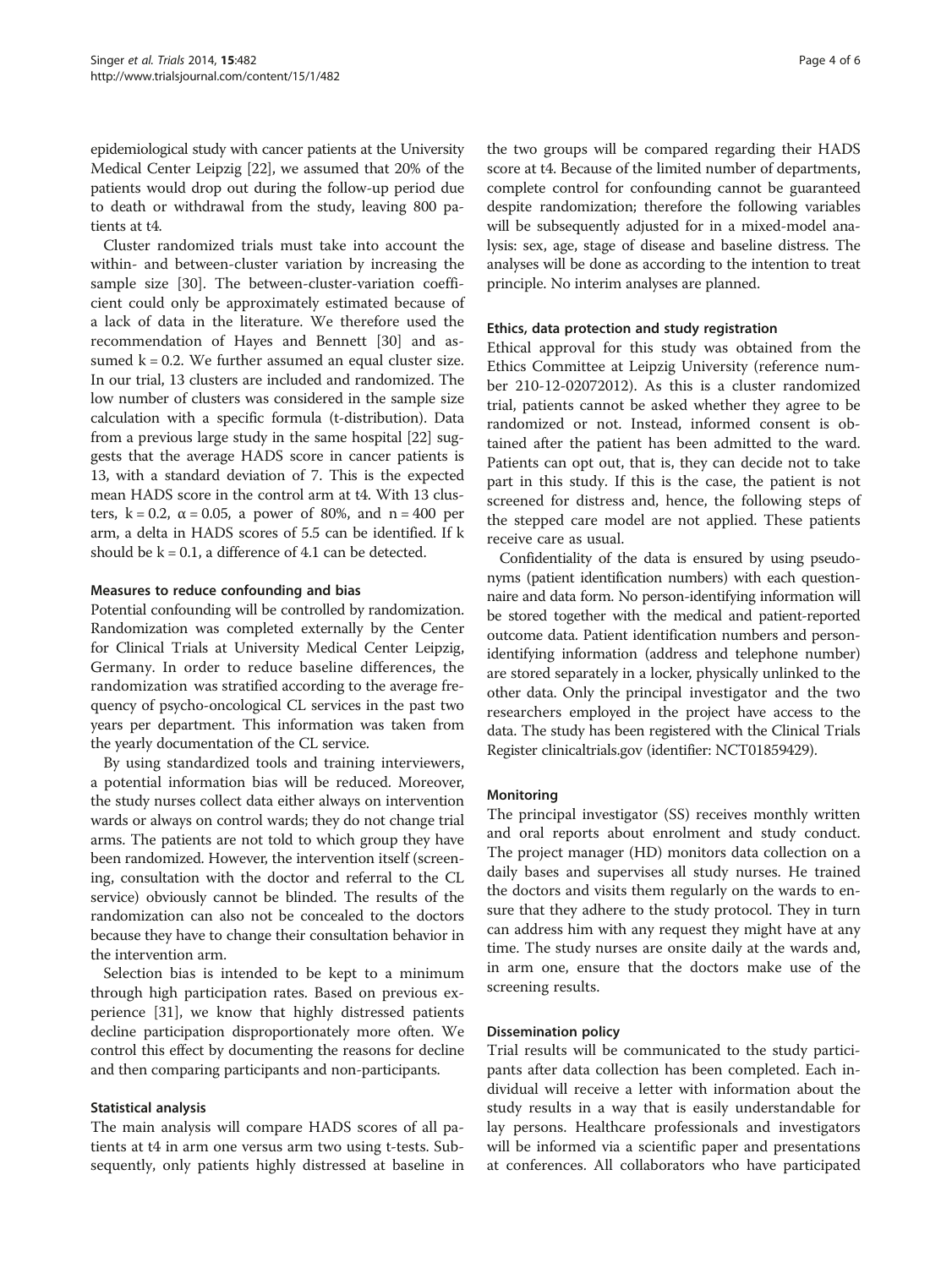<span id="page-4-0"></span>in the trial design and who enrolled patients are eligible for authorship. A press release will inform the public.

# **Discussion**

Mental health problems not only cause emotional suffering but also direct and indirect costs related to financial, social and clinical issues [[32,33\]](#page-5-0). They are related to high utilization of health services and can even result in increased mortality [1]. This effect is probably due to poor therapy adherence. A meta-analyses by DiMatteo et al. [2] showed that patients suffering from clinical depression tend to fail in their oncological treatment three times more often than others.

This calls for timely and adequate psychosocial support, especially as we know that such support is effective [[34](#page-5-0)]. However, not every cancer patient can and must be treated by a mental health professional. Allocating limited resources most sensibly and economically is of crucial importance for our healthcare system to ensure the best quality of care to as many patients as possible. It is the hope of STEPPED CARE, that this model is both effective and efficient and that it can be tested and implemented in other hospitals as well, if proven to be effective.

# Trial status

The trial is ongoing. Patient enrolment has started (October 2012) and is not yet complete. It is expected to end in December 2014.

#### Abbreviations

CL: consultation liaison; EORTC: European Organisation for Research and Treatment of Cancer; HADS: Hospital Anxiety and Depression Scale; SCID: Structured Clinical Interview; t: time point.

#### Competing interests

The authors declare that they have no competing interests.

#### Authors' contributions

Conception and design: SS, HD, SB, AnD, FL, JüM, DN, FS, J-US, HW, AK. Acquisition of data: HD, SB, ArD, AnD, JE, KP, JüM, JoM, TP, FS, J-US, HW. Analysis and interpretation of data: not applicable. Drafting the manuscript: SS, HD. Revising the manuscript for important intellectual content: SS, HD, SB, ArD, AnD, JE, KP, FL, JüM, JoM, DN, TP, FS, J-US, HW, AK. Final approval of the manuscript to be published: SS, HD, SB, ArD, AnD, JE, KP, FL, JüM, JoM, DN, TP, FS, J-US, HW, AK.

#### Authors' information

SS: Psychologist and epidemiologist; Chair of the German Society of Psycho-Oncology. HD: Psychologist. SB: Gynecologist; Head of the Breast Cancer Center at Leipzig University. ArD: General surgeon. AnD: ENT surgeon; Chair of the German Society of Head and Neck Oncology. JE: Gynecologist. KP: Radiation oncologist. FL: Medical Oncologist; Head of the University Cancer Center of Leipzig University Hospital. JüM: Neurosurgeon. JoM: Gastroenterologist. DN: Medical Oncologist. TP: Orthopedist. FS: Maxillofacial surgeon. J-US: Urologist. HW: Pneumologist. AK: Psychotherapist.

#### Acknowledgements

We would like to acknowledge the time and effort of all doctors and nurses who helped in implementing this trial into daily routine in a large university hospital.

We are thankful to Jana Thielicke, Sara Scharmacher, Birte Schüßler, Saska Wöhrmann, Hannah Lammers and Kathrin Abel, the study nurses and

assistants, who collect data on a daily basis. Julia Roick is particularly helpful in setting up and managing the study.

This trial is funded by the German Federal Ministry of Health within the framework 'Research within the German National Cancer Plan' (grant number NKP-332-026). The grant provides salary support for Dr Danker. The ministry did not influence the trial design and procedures, the writing of this manuscript or the decision to submit it for publication.

#### Author details

<sup>1</sup> Institute of Medical Biostatistics, Epidemiology, and Informatics (IMBEI) Division of Epidemiology and Health Services Research, University Medical Center Mainz, Obere Zahlbacher Straße 69, 55131 Mainz, Germany. <sup>2</sup> Department of Psychosomatic Medicine and Psychotherapy, University Medical Center, Semmelweisstraße 10, 04103 Leipzig, Germany. <sup>3</sup>Breast Cancer Center, University Medical Center, Liebigstraße 18, 04107 Leipzig, Germany. <sup>4</sup> Department of General Surgery, University Medical Center, Liebigstraße 18, 04107 Leipzig, Germany. <sup>5</sup>Department of Otolaryngology, University Medical Center, Liebigstraße 18, 04107 Leipzig, Germany. 6 Department of Obstetrics and Gynecology, University Medical Center, Liebigstraße 18, 04107 Leipzig, Germany. 7Department of Radiation-Oncology, University Medical Center, Liebigstraße 18, 04107 Leipzig, Germany. <sup>8</sup>University Cancer Center, University Hospital Leipzig, Liebigstraße 20, 04107 Leipzig, Germany. <sup>9</sup>Department of Neurosurgery, University Medical Center, Liebigstraße 18, 04107 Leipzig, Germany. <sup>10</sup>Department of Gastroenterology, University Medical Center, Liebigstraße 18, 04107 Leipzig, Germany. <sup>11</sup>Department of Hematology and Oncology, University Medical Center, Liebigstraße 18, 04107 Leipzig, Germany. <sup>12</sup>Department of Orthopedics, University Medical Center, Liebigstraße 18, 04107 Leipzig, Germany.<sup>13</sup>Department of Maxillofacial Surgery, University Medical Center, Liebigstraße 18, 04107 Leipzig, Germany. <sup>14</sup>Department of Urology, University Medical Center, Liebigstraße 18, 04107 Leipzig, Germany. <sup>15</sup>Department of Pneumology, University Medical Center, Liebigstraße 18, 04107 Leipzig, Germany.

#### Received: 8 August 2014 Accepted: 20 November 2014 Published: 10 December 2014

#### References

- Satin JR, Linden W, Phillips MJ: Depression as a predictor of disease progression and mortality in cancer patients: a meta-analysis. Cancer 2009, 115:5349–5361.
- 2. DiMatteo M, Giordiani P, Lepper H: Patient adherence and medial treatment outcomes: a metaanalysis. Med Care 2002, 40:794–811.
- 3. Singer S, Das-Munshi J, Brähler E: Prevalence of mental health conditions in cancer patients in acute care – a meta-analysis. Ann Oncol 2010, 21:925–930.
- 4. Mitchell AJ, Chan M, Bhatti H, Halton M, Grassi L, Johansen C, Meader N: Prevalence of depression, anxiety, and adjustment disorder in oncological, haematological, and palliative-care settings: a meta-analysis of 94 interview-based studies. Lancet Oncol 2011, 12:160–174.
- Vehling S, Koch U, Ladehoff N, Schön G, Wegscheider K, Heckl U, Weis J, Mehnert A: Prävalenz affektiver und Angststörungen bei Krebs: Systematischer Literaturreview und Metaanalyse [in German]. Psychother Psychosom Med Psychol 2012, 62:249–258.
- 6. Keller M, Sommerfeldt S, Fischer C, Knight L, Riesbeck M, Lowe B, Herfarth C, Lehnert T: Recognition of distress and psychiatric morbidity in cancer patients: a multi-method approach. Ann Oncol 2004, 15:1243–1249.
- 7. Singer S, Brown A, Einenkel J, Hauss J, Hinz A, Klein A, Papsdorf K, Stolzenburg J-U, Brähler E: Identifying tumor patients' depression. Support Care Cancer 2011, 19:1697-1703.
- Söllner W, DeVries A, Steixner E, Lukas P, Sprinzl G, Rumpold G, Maislinger S: How successful are oncologists in identifying patient distress, perceived social support, and need for psychosocial counselling? Br J Cancer 2001, 84:179–185.
- 9. Nakash O, Levav I, Guilar-Gaxiola S, Alonso J, Andrade LH, Angermeyer MC, Bruffaerts R, Caldas-de-Almeida JM, Florescu S, de Girolamo G, Gureje O, He YL, Hu CY, de Jonge P, Karam EG, Kovess-Masfety V, Medina-Mora ME, Moskalewicz J, Murphy S, Nakamura Y, Piazza M, Posada-Villa J, Stein DJ, Taib NI, Zarkov Z, Kessler RC, Scott KM: Comorbidity of common mental disorders with cancer and their treatment gap: findings from the World Mental Health Surveys. Psychooncology 2014, 23:40–51.